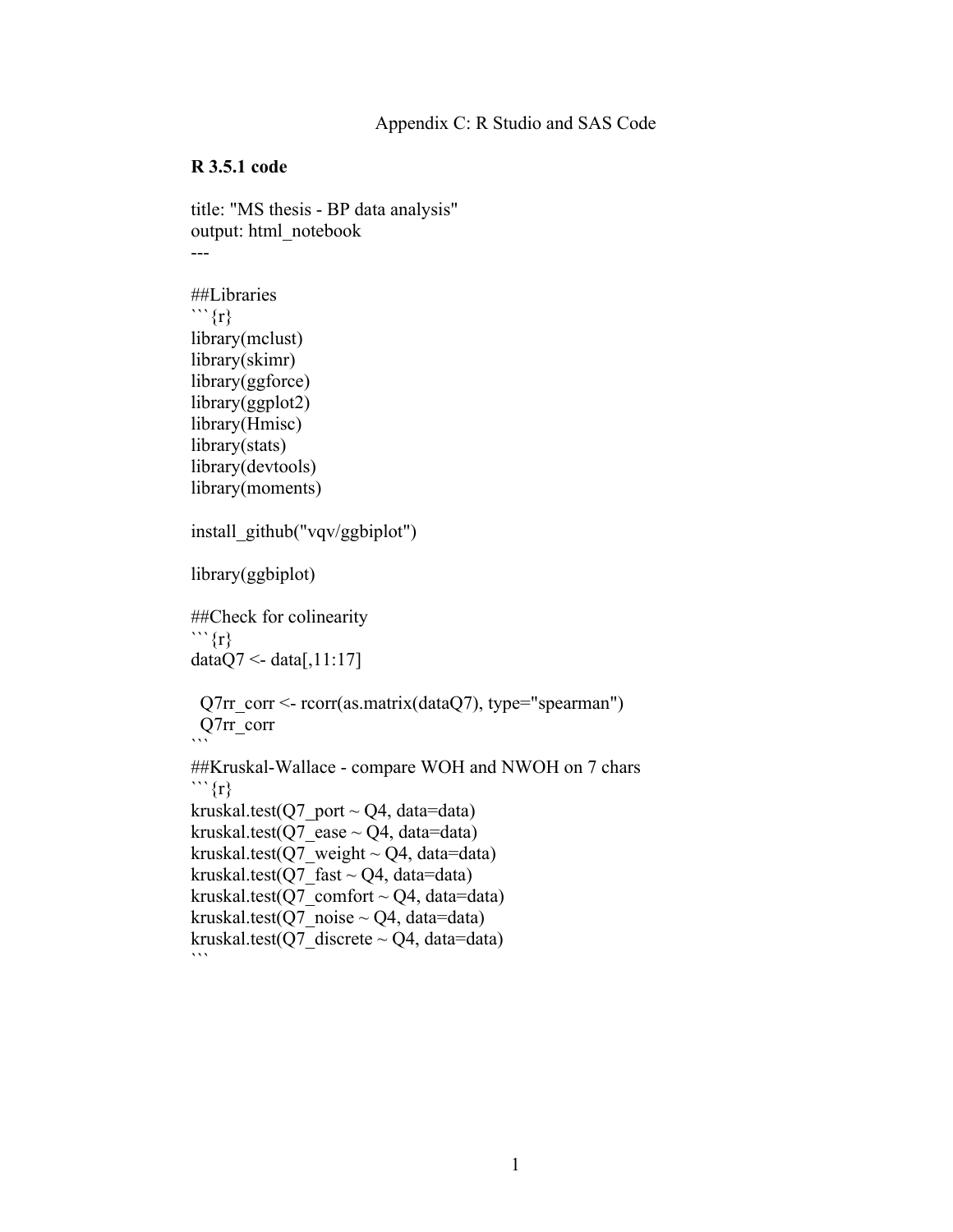## **SAS 9.4 code**

/\* ENTIRE DATASET WTIH 5 LEVELS FOR LIKERTS\*/ PROC LCA DATA=BPDATA.BPDATA; NCLASS 5; ITEMS Q7\_port Q7\_ease Q7\_weight Q7\_fast Q7\_comfort Q7\_noise Q7\_discrete; CATEGORIES 5 5 5 5 5 5 5; SEED 861551; RUN;

PROC LCA DATA=BPDATA.BPDATA; TITLE2 '2-class model'; NCLASS 2; ITEMS Q7\_port Q7\_ease Q7\_weight Q7\_fast Q7\_comfort Q7\_noise Q7\_discrete; CATEGORIES 5 5 5 5 5 5 5; SEED 861551; RUN;

PROC LCA DATA=BPDATA.BPDATA; TITLE3 '3-class model'; NCLASS 3; ITEMS Q7\_port Q7\_ease Q7\_weight Q7\_fast Q7\_comfort Q7\_noise Q7\_discrete; CATEGORIES 5 5 5 5 5 5 5; SEED 861551; RUN;

```
PROC LCA DATA=BPDATA.BPDATA;
TITLE3 '2a-class model';
NCLASS 2;
ITEMS Q7_port Q7_ease Q7_weight Q7_fast Q7_comfort Q7_noise Q7_discrete;
CATEGORIES 5 5 5 5 5 5 5;
SEED 861551;
RHO PRIOR = 1;
RUN;
```

```
PROC LCA DATA=BPDATA.BPDATA;
TITLE3 '3a-class model';
NCLASS 3;
ITEMS Q7_port Q7_ease Q7_weight Q7_fast Q7_comfort Q7_noise Q7_discrete;
CATEGORIES 5 5 5 5 5 5 5;
SEED 861551;
RHO PRIOR = 1;
RUN;
```
PROC LCA DATA=BPDATA.BPDATA; TITLE3 '2-class model - bifurcate';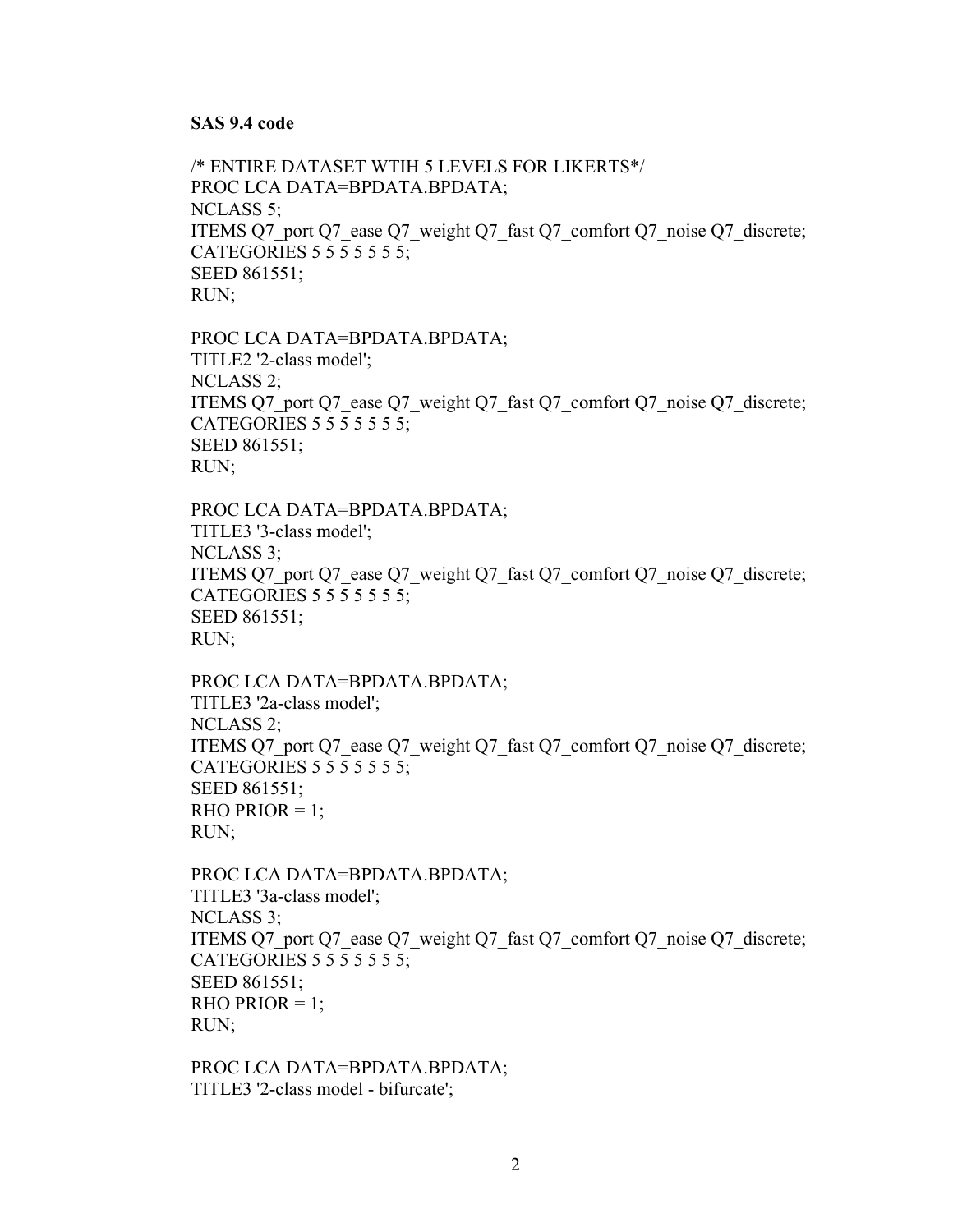NCLASS 2; ITEMS Q7\_port Q7\_ease Q7\_weight Q7\_fast Q7\_comfort Q7\_noise Q7\_discrete; CATEGORIES 2 2 2 2 2 2 2; SEED 861551; RHO PRIOR  $= 1$ ; RUN; \*immediately above does not work - SAS detects that there are 5 levels for Q7\_port etc;

/\*BIFURCATED DATA\*/ PROC LCA DATA=RBTHESIS.JANBPDATABIREV OUTEST=est1 OUTPARAM=par1; TITLE3 '1-class model - bifurcated'; NCLASS 1; ITEMS Q7\_port Q7\_ease Q7\_weight Q7\_fast Q7\_comfort Q7\_noise Q7\_discrete; CATEGORIES 2 2 2 2 2 2 2; SEED 861551; \*RHO PRIOR  $= 1$ ; RUN; PROC LCA DATA=RBTHESIS.JANBPDATABIREV OUTEST=est2 OUTPARAM=par2; TITLE3 '2-class model - bifurcated'; NCLASS 2; ITEMS Q7\_port Q7\_ease Q7\_weight Q7\_fast Q7\_comfort Q7\_noise Q7\_discrete; CATEGORIES 2 2 2 2 2 2 2; SEED 861551; \*RHO PRIOR  $= 1$ ; RUN;

```
PROC LCA DATA=RBTHESIS.JANBPDATABIREV OUTEST=est3 
OUTPARAM=par3;
TITLE3 '3-class model - bifurcated';
NCLASS 3;
ITEMS Q7_port Q7_ease Q7_weight Q7_fast Q7_comfort Q7_noise Q7_discrete;
CATEGORIES 2 2 2 2 2 2 2;
SEED 861551;
*RHO PRIOR = 1;
RUN;
```

```
PROC LCA DATA=RBTHESIS.JANBPDATABIREV OUTEST=est4 
OUTPARAM=par4;
TITLE3 '4-class model - bifurcated';
NCLASS 4;
ITEMS Q7_port Q7_ease Q7_weight Q7_fast Q7_comfort Q7_noise Q7_discrete;
CATEGORIES 2 2 2 2 2 2 2;
SEED 861551;
```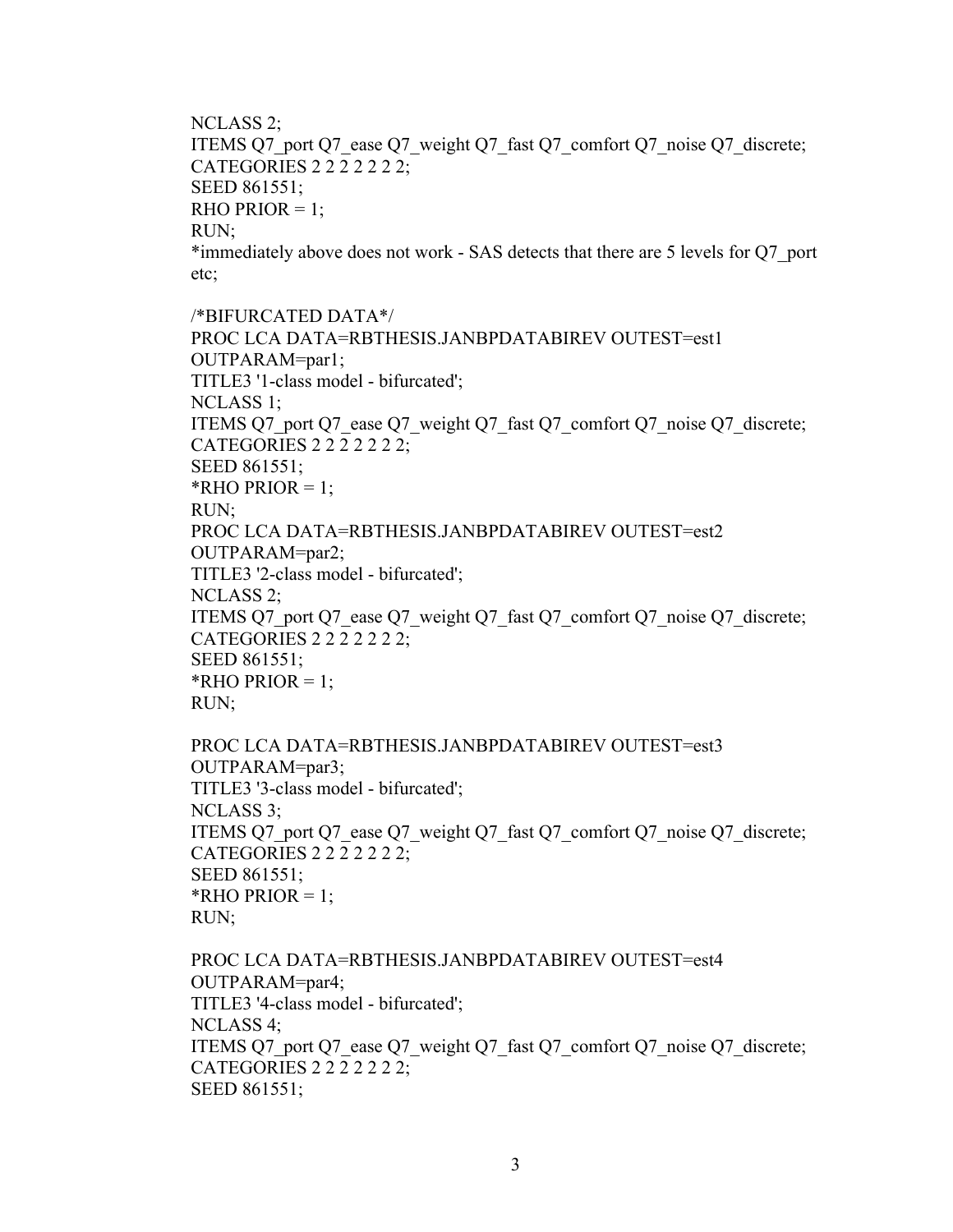\*RHO PRIOR =  $1$ ; RUN;

```
PROC LCA DATA=RBTHESIS.JANBPDATABIREV OUTEST=est5 
OUTPARAM=par5;
TITLE3 '5-class model - bifurcated';
NCLASS 5;
ITEMS Q7_port Q7_ease Q7_weight Q7_fast Q7_comfort Q7_noise Q7_discrete;
CATEGORIES 2 2 2 2 2 2 2;
SEED 861551;
*RHO PRIOR = 1;
RUN;
```
%INCLUDE "C:\Users\BP Data\Documents\LcaBootstrap.sas";

%LcaBootstrap(null\_outest=est1, alt\_outest=est2, null\_outparam=par1, alt outparam=par2, n=2000, num\_bootstrap=99, num\_starts\_for\_null = 20, num starts for  $alt=20, cores=1);$ %LcaBootstrap(null\_outest=est2, alt\_outest=est3, null\_outparam=par2, alt outparam=par3, n=2000, num\_bootstrap=99, num\_starts\_for\_null = 20, num starts for  $alt=20, cores=1)$ ; %LcaBootstrap(null\_outest=est3, alt\_outest=est4, null\_outparam=par3, alt outparam=par4, n=2000, num\_bootstrap=99, num\_starts\_for\_null = 20, num starts for  $alt=20, cores=1)$ ; %LcaBootstrap(null\_outest=est4, alt\_outest=est5, null\_outparam=par4, alt outparam=par5, n=2000, num\_bootstrap=99, num\_starts\_for\_null = 20, num starts for  $alt=20, cores=1)$ ; /\*-----adding nstarts-----\*/ PROC LCA DATA=RBTHESIS.JANBPDATABIREV OUTEST=est1 OUTPARAM=par1 OUTSEEDS=seed1; TITLE3 '1-class model - bifurcated'; NCLASS 1; ITEMS Q7\_port Q7\_ease Q7\_weight Q7\_fast Q7\_comfort Q7\_noise Q7\_discrete; CATEGORIES 2 2 2 2 2 2 2; SEED 861551; \*RHO PRIOR  $= 1$ ; NSTARTS 50; RUN; PROC LCA DATA=RBTHESIS.JANBPDATABIREV OUTEST=est2 OUTPARAM=par2 OUTSEEDS=seed2; TITLE3 '2-class model - bifurcated'; NCLASS 2; ITEMS Q7\_port Q7\_ease Q7\_weight Q7\_fast Q7\_comfort Q7\_noise Q7\_discrete; CATEGORIES 2 2 2 2 2 2 2; SEED 861551;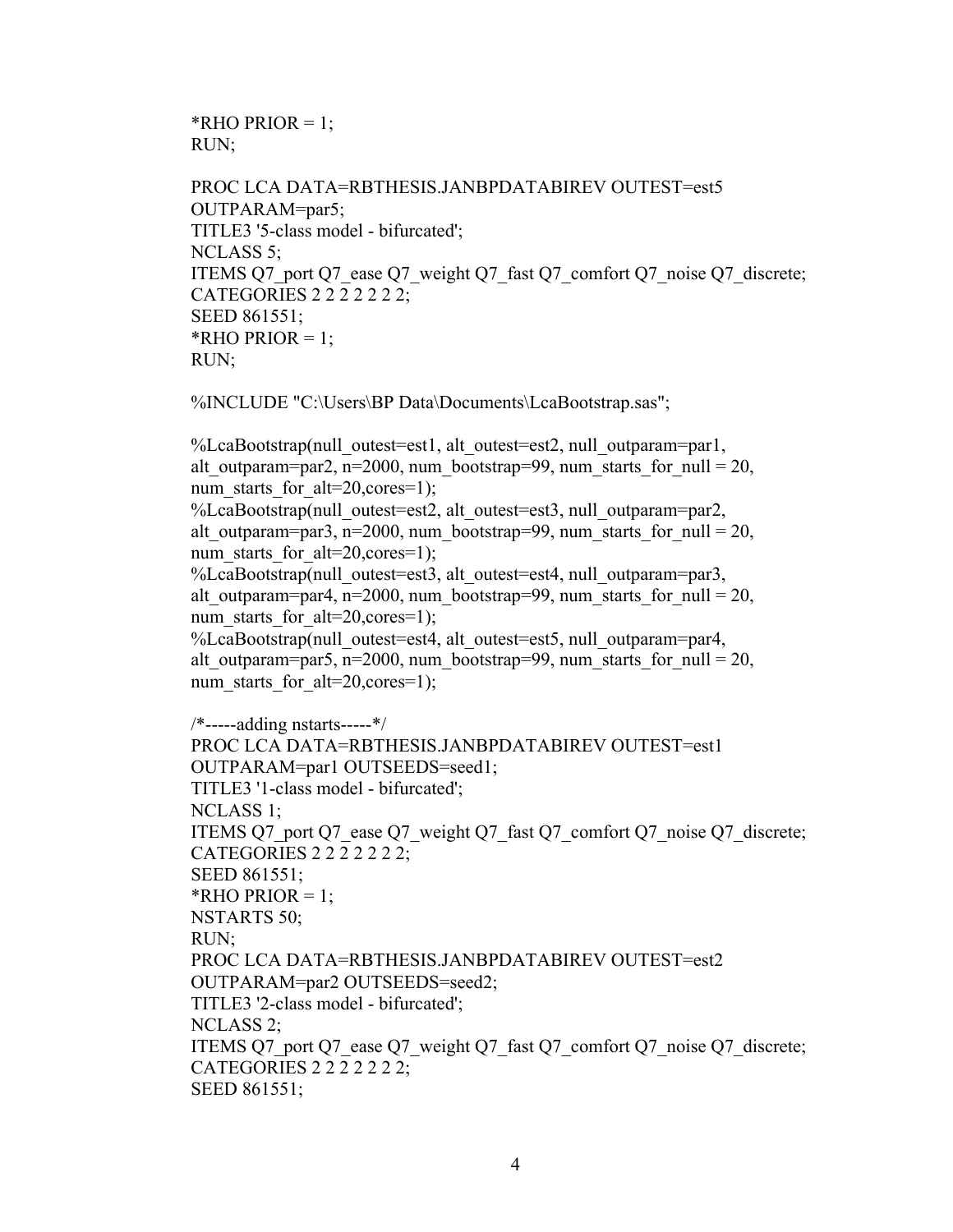```
*RHO PRIOR = 1;
NSTARTS 50;
RUN;
PROC LCA DATA=RBTHESIS.JANBPDATABIREV OUTEST=est3 
OUTPARAM=par3 OUTSEEDS=seed3;
TITLE3 '3-class model - bifurcated';
NCLASS 3;
ITEMS Q7_port Q7_ease Q7_weight Q7_fast Q7_comfort Q7_noise Q7_discrete;
CATEGORIES 2 2 2 2 2 2 2;
SEED 861551;
RHO PRIOR = 1;
NSTARTS 50;
RUN;
```
PROC LCA DATA=RBTHESIS.JANBPDATABIREV OUTEST=est4 OUTPARAM=par4 OUTSEEDS=seed4; TITLE3 '4-class model - bifurcated'; NCLASS 4; ITEMS Q7\_port Q7\_ease Q7\_weight Q7\_fast Q7\_comfort Q7\_noise Q7\_discrete; CATEGORIES 2 2 2 2 2 2 2; SEED 861551;  $RHO PRIOR = 1$ ; NSTARTS 50; RUN;

PROC LCA DATA=RBTHESIS.JANBPDATABIREV OUTEST=est5 OUTPARAM=par5 OUTSEEDS=seed5; TITLE3 '5-class model - bifurcated'; NCLASS 5; ITEMS Q7\_port Q7\_ease Q7\_weight Q7\_fast Q7\_comfort Q7\_noise Q7\_discrete; CATEGORIES 2 2 2 2 2 2 2; SEED 861551; RHO PRIOR  $= 1$ ; NSTARTS 50; RUN; %INCLUDE "C:\Users\BP Data\Documents\LcaGraphicsV2.sas"; %IdentificationPlot(SeedsDataset=seed1); %IdentificationPlot(SeedsDataset=seed2); %IdentificationPlot(SeedsDataset=seed3); %IdentificationPlot(SeedsDataset=seed4); %IdentificationPlot(SeedsDataset=seed5); %ItemResponsePlot(ParamDataset=par1); %ItemResponsePlot(ParamDataset=par2); %ItemResponsePlot(ParamDataset=par3);

%ItemResponsePlot(ParamDataset=par4);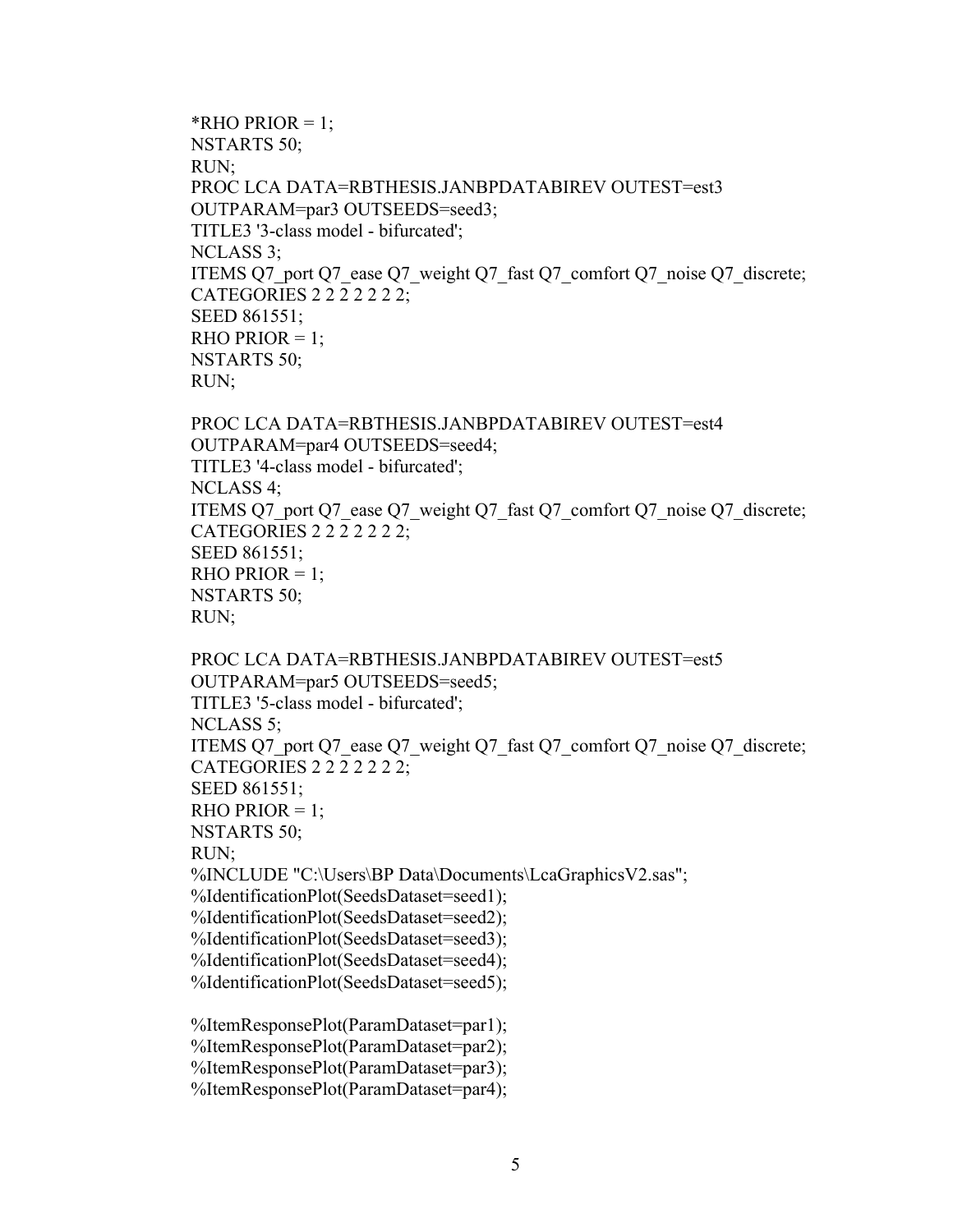%ItemResponsePlot(ParamDataset=par5);

/\*---COVARIATES---\*/ PROC LCA DATA=RBTHESIS.JANBPDATABIREV OUTEST=est2 OUTPARAM=par2 OUTSEEDS=seed2 OUTSTDERR=std2; TITLE3 '2-class model - bifurcated - covariates, class 1 as ref'; NCLASS 2; ITEMS Q7\_port Q7\_ease Q7\_weight Q7\_fast Q7\_comfort Q7\_noise Q7\_discrete; CATEGORIES 2 2 2 2 2 2 2; COVARIATES Q4\_working Education Age\_Bucket BP\_Type; REFERENCE 1; SEED 861551; RHO PRIOR  $= 1$ ; NSTARTS 50; RUN; %OddsRatioPlot(ParamDataset=par2, StdErrDataset=std2); PROC LCA DATA=RBTHESIS.JANBPDATABIREV OUTEST=est4 OUTPARAM=par4 OUTSEEDS=seed4; TITLE3 '4-class model - bifurcated - covariate Q4, class 1 as ref'; NCLASS 4; ITEMS Q7\_port Q7\_ease Q7\_weight Q7\_fast Q7\_comfort Q7\_noise Q7\_discrete; CATEGORIES 2 2 2 2 2 2 2; COVARIATES Q4\_working; REFERENCE 1; SEED 861551; \*RHO PRIOR  $= 1$ ; NSTARTS 50; RUN; /\*directly above doesn't run\*/ /\*---GROUPS---\*/ /\*grouping with Q4\*/ PROC LCA DATA=RBTHESIS.JANBPDATABIREV OUTEST=est2 OUTPARAM=par2 OUTSEEDS=seed2 OUTSTDERR=std2; TITLE3 '2-class model - bifurcated - Q4 as grouping variable, params estimated freely'; NCLASS 2; ITEMS Q7\_port Q7\_ease Q7\_weight Q7\_fast Q7\_comfort Q7\_noise Q7\_discrete; CATEGORIES 2 2 2 2 2 2 2; GROUPS Q4\_working; GROUPNAMES Yes No; \*MEASUREMENT groups; SEED 861551; RHO PRIOR  $= 1$ ;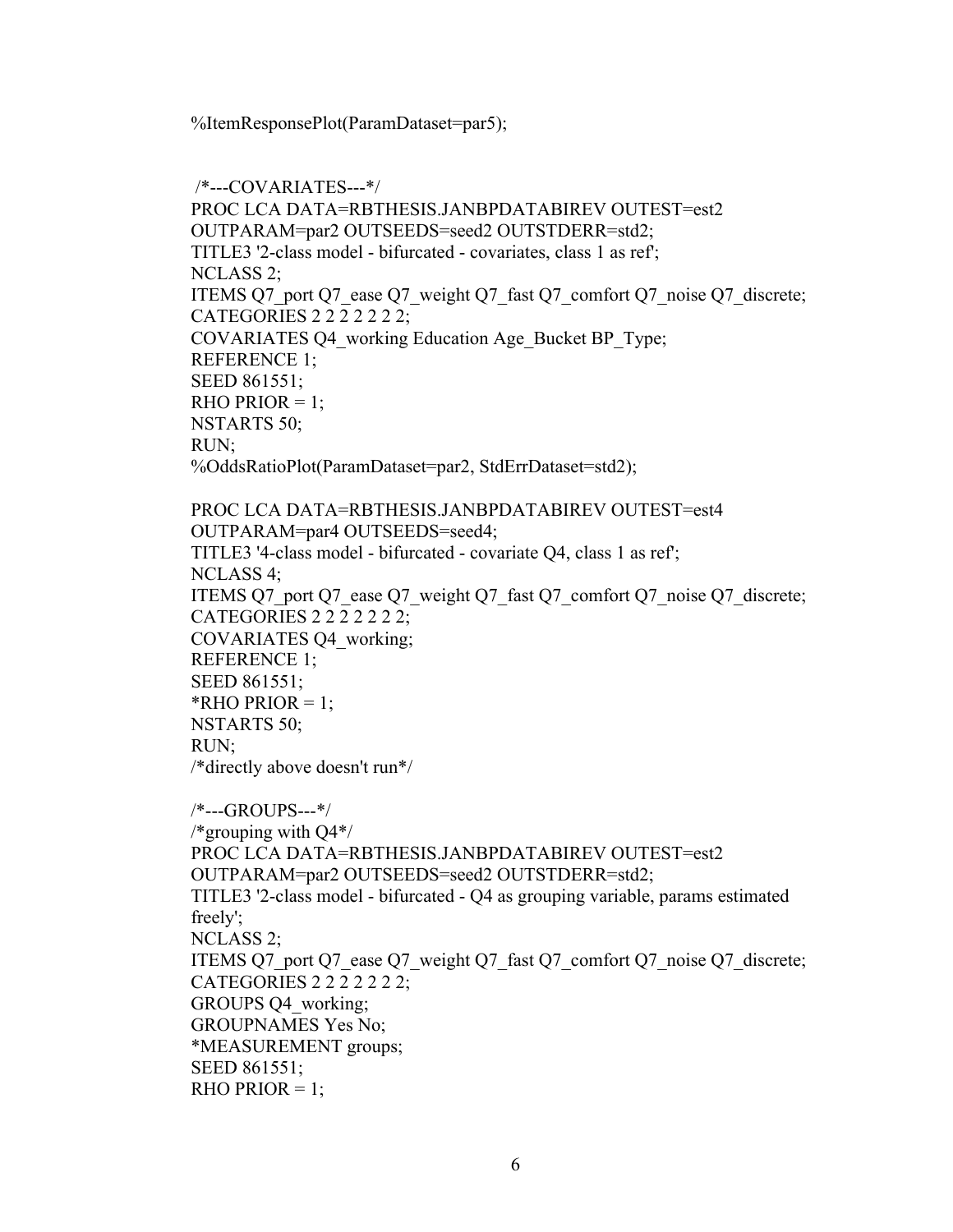NSTARTS 50; RUN;

PROC LCA DATA=RBTHESIS.JANBPDATABIREV OUTEST=est2 OUTPARAM=par2 OUTSEEDS=seed2 OUTSTDERR=std2; TITLE3 '2-class model - bifurcated - Q4 as grouping variable, meas invar imposed across groups'; NCLASS 2; ITEMS Q7\_port Q7\_ease Q7\_weight Q7\_fast Q7\_comfort Q7\_noise Q7\_discrete; CATEGORIES 2 2 2 2 2 2 2; GROUPS Q4\_working; GROUPNAMES Yes No; MEASUREMENT groups; SEED 861551; RHO PRIOR  $= 1$ ; NSTARTS 50; RUN;

/\*grouping with  $Q4 + Age$  buckets\*/ PROC LCA DATA=RBTHESIS.JANBPDATABIREV OUTEST=est2 OUTPARAM=par2 OUTSEEDS=seed2 OUTSTDERR=std2; TITLE3 '2-class model - bifurcated - Q4+Age as grouping variable, params estimated freely'; NCLASS 2; ITEMS Q7\_port Q7\_ease Q7\_weight Q7\_fast Q7\_comfort Q7\_noise Q7\_discrete; CATEGORIES 2 2 2 2 2 2 2; GROUPS GROUP2; GROUPNAMES YesOld YesYoung NoOld NoYoung; \*MEASUREMENT groups; SEED 861551;  $RHO PRIOR = 1$ : NSTARTS 50; RUN;

PROC LCA DATA=RBTHESIS.JANBPDATABIREV OUTEST=est2 OUTPARAM=par2 OUTSEEDS=seed2 OUTSTDERR=std2; TITLE3 '2-class model - bifurcated - Q4+Age as grouping variable, meas invar imposed across groups'; NCLASS 2; ITEMS Q7\_port Q7\_ease Q7\_weight Q7\_fast Q7\_comfort Q7\_noise Q7\_discrete; CATEGORIES 2 2 2 2 2 2 2; GROUPS GROUP2; GROUPNAMES YesOld YesYoung NoOld NoYoung; MEASUREMENT groups; SEED 861551; RHO PRIOR  $= 1$ ;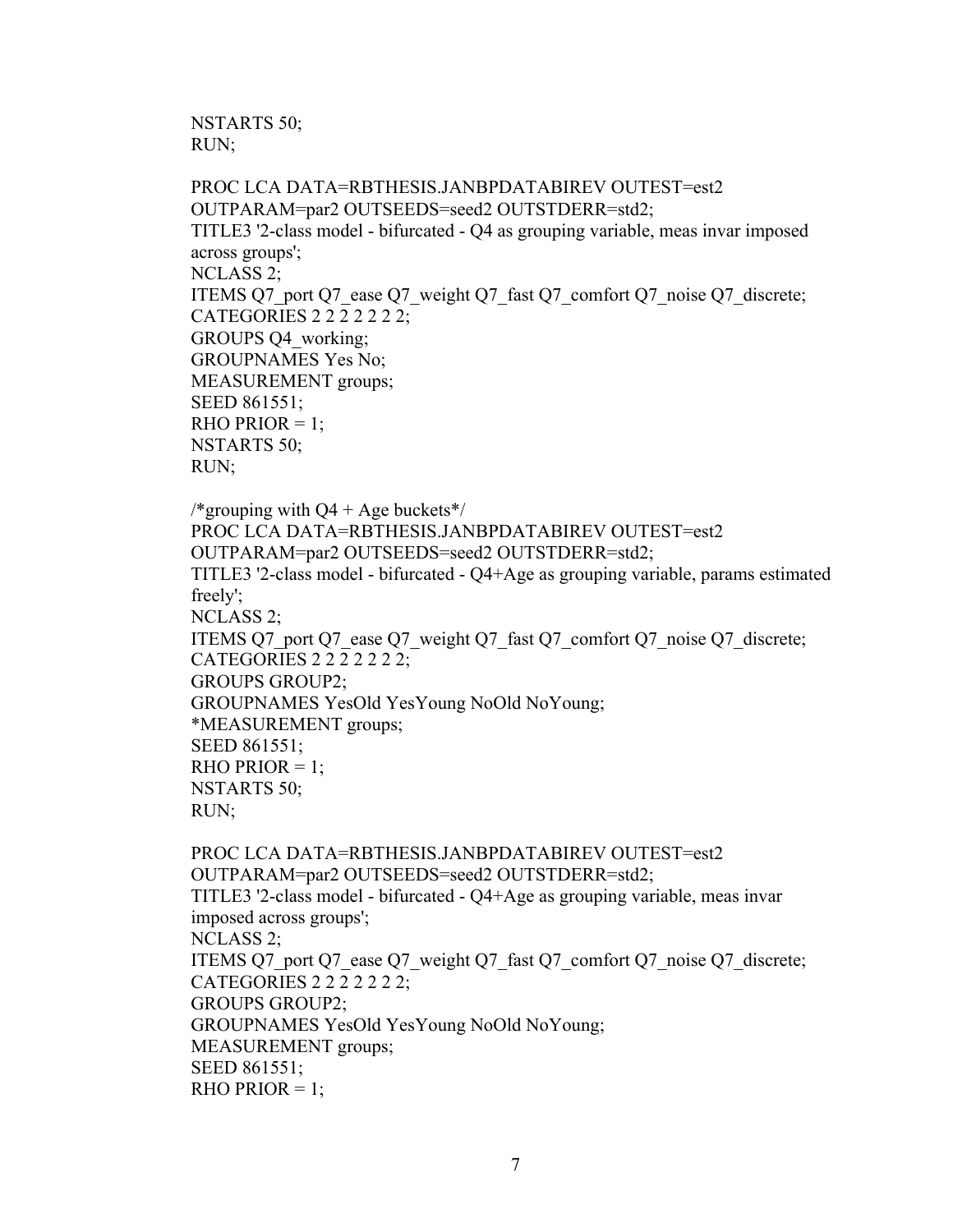NSTARTS 50; RUN;

/\*grouping with Education\*/ PROC LCA DATA=RBTHESIS.JANBPDATABIREV OUTEST=est2 OUTPARAM=par2 OUTSEEDS=seed2 OUTSTDERR=std2; TITLE3 '2-class model - bifurcated - Edu as grouping variable, params estimated freely'; NCLASS 2; ITEMS Q7\_port Q7\_ease Q7\_weight Q7\_fast Q7\_comfort Q7\_noise Q7\_discrete; CATEGORIES 2 2 2 2 2 2 2; GROUPS Education; GROUPNAMES HSDiploma SomeCollege College GradSch; \*MEASUREMENT groups; SEED 861551; RHO PRIOR  $= 1$ ; NSTARTS 50; RUN; PROC LCA DATA=RBTHESIS.JANBPDATABIREV OUTEST=est2 OUTPARAM=par2 OUTSEEDS=seed2 OUTSTDERR=std2; TITLE3 '2-class model - bifurcated - Edu as grouping variable, meas invar imposed across groups'; NCLASS 2; ITEMS Q7\_port Q7\_ease Q7\_weight Q7\_fast Q7\_comfort Q7\_noise Q7\_discrete;

CATEGORIES 2 2 2 2 2 2 2; GROUPS Education; GROUPNAMES HSDiploma SomeCollege College GradSch; MEASUREMENT groups; SEED 861551; RHO PRIOR  $= 1$ ; NSTARTS 50; RUN;

/\*grouping with Age\*/ PROC LCA DATA=RBTHESIS.JANBPDATABIREV OUTEST=est2 OUTPARAM=par2 OUTSEEDS=seed2 OUTSTDERR=std2; TITLE3 '2-class model - bifurcated - Age Bucket as grouping variable, params estimated freely'; NCLASS 2; ITEMS Q7\_port Q7\_ease Q7\_weight Q7\_fast Q7\_comfort Q7\_noise Q7\_discrete; CATEGORIES 2 2 2 2 2 2 2; GROUPS Age\_Bucket; GROUPNAMES Old Young; \*MEASUREMENT groups; SEED 861551;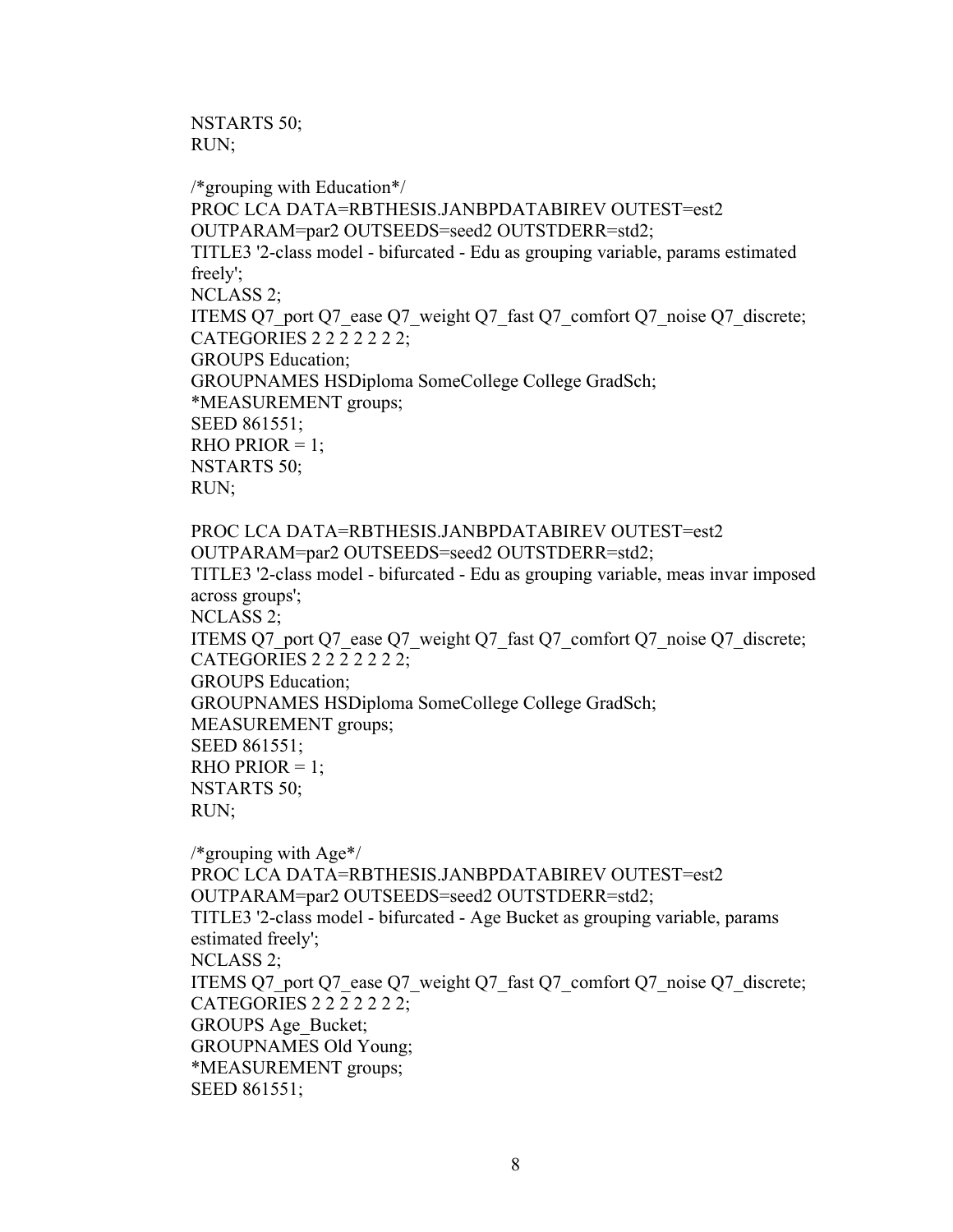```
RHO PRIOR = 1;
NSTARTS 50;
RUN;
```
PROC LCA DATA=RBTHESIS.JANBPDATABIREV OUTEST=est2 OUTPARAM=par2 OUTSEEDS=seed2 OUTSTDERR=std2; TITLE3 '2-class model - bifurcated - Age Bucket as grouping variable, meas invar imposed across groups'; NCLASS 2; ITEMS Q7\_port Q7\_ease Q7\_weight Q7\_fast Q7\_comfort Q7\_noise Q7\_discrete; CATEGORIES 2 2 2 2 2 2 2; GROUPS Age\_Bucket; GROUPNAMES Old Young; MEASUREMENT groups; SEED 861551; RHO PRIOR  $= 1$ ; NSTARTS 50; RUN; /\*---SEPARATE DATASETS - WOH---\*/ PROC LCA DATA=RBTHESIS.WOH OUTEST=west1 OUTPARAM=wpar1 OUTSEEDS=wseed1; TITLE3 '1-class model - WOH'; NCLASS 1; ITEMS Q7\_port Q7\_ease Q7\_weight Q7\_fast Q7\_comfort Q7\_noise Q7\_discrete; CATEGORIES 2 2 2 2 2 2 2; SEED 861551; \*RHO PRIOR  $= 1$ ; NSTARTS 50; RUN; PROC LCA DATA=RBTHESIS.WOH OUTEST=west2 OUTPARAM=wpar2 OUTSEEDS=wseed2; TITLE3 '2-class model - WOH'; NCLASS 2; ITEMS Q7\_port Q7\_ease Q7\_weight Q7\_fast Q7\_comfort Q7\_noise Q7\_discrete; CATEGORIES 2 2 2 2 2 2 2; SEED 861551; \*RHO PRIOR  $= 1$ ; NSTARTS 50; RUN; PROC LCA DATA=RBTHESIS.WOH OUTEST=west3 OUTPARAM=wpar3 OUTSEEDS=wseed3; TITLE3 '3-class model - WOH'; NCLASS 3; ITEMS Q7\_port Q7\_ease Q7\_weight Q7\_fast Q7\_comfort Q7\_noise Q7\_discrete; CATEGORIES 2 2 2 2 2 2 2;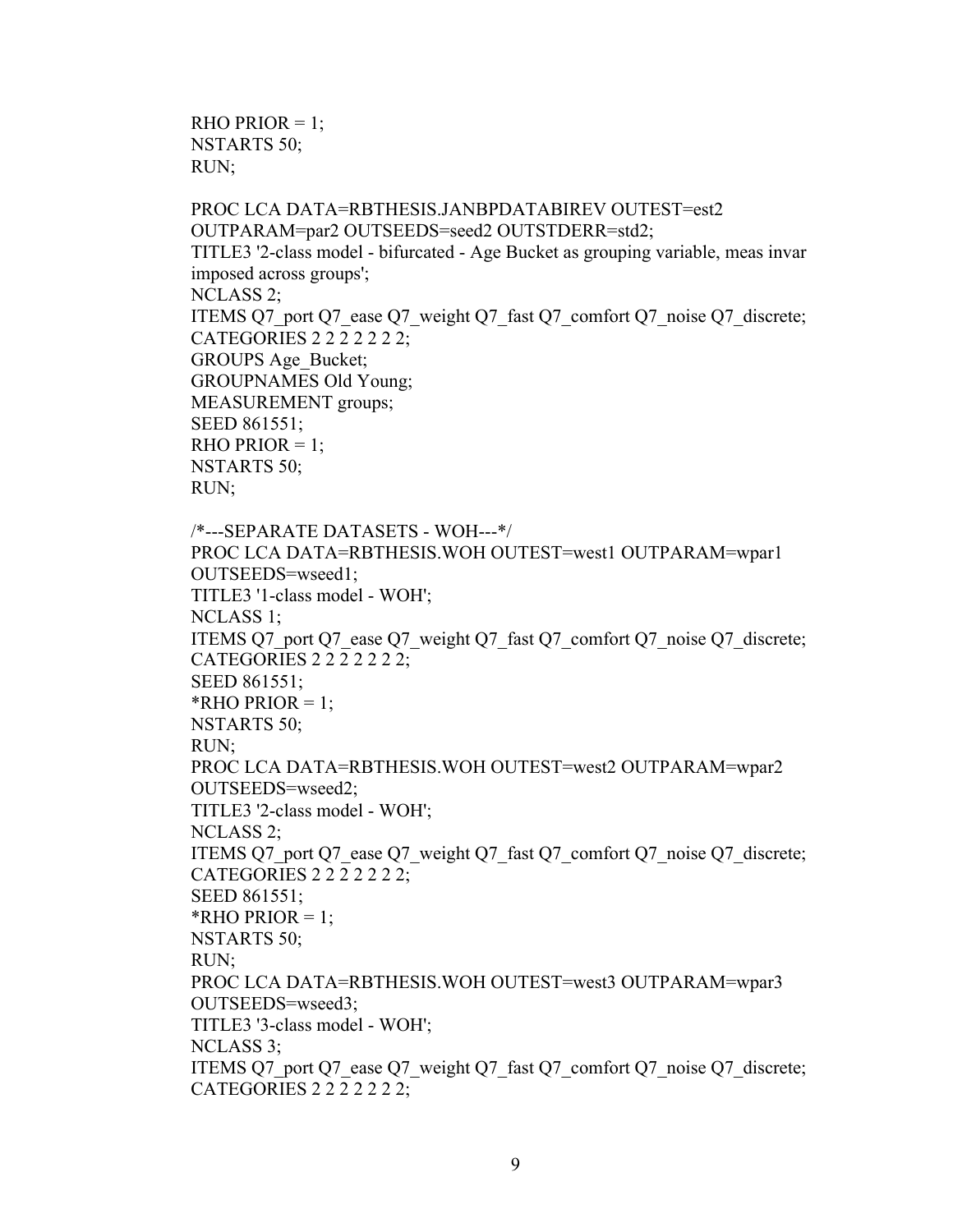SEED 861551; RHO PRIOR  $= 1$ ; NSTARTS 50; RUN;

PROC LCA DATA=RBTHESIS.WOH OUTEST=west4 OUTPARAM=wpar4 OUTSEEDS=wseed4; TITLE3 '4-class model - WOH'; NCLASS 4; ITEMS Q7\_port Q7\_ease Q7\_weight Q7\_fast Q7\_comfort Q7\_noise Q7\_discrete; CATEGORIES 2 2 2 2 2 2 2; SEED 861551; RHO PRIOR  $= 1$ ; NSTARTS 50; RUN;

PROC LCA DATA=RBTHESIS.WOH OUTEST=west5 OUTPARAM=wpar5 OUTSEEDS=wseed5; TITLE3 '5-class model - WOH'; NCLASS 5; ITEMS Q7\_port Q7\_ease Q7\_weight Q7\_fast Q7\_comfort Q7\_noise Q7\_discrete; CATEGORIES 2 2 2 2 2 2 2; SEED 861551; RHO PRIOR  $= 1$ ; NSTARTS 50; RUN; %INCLUDE "C:\Users\BP Data\Documents\LcaGraphicsV2.sas"; %IdentificationPlot(SeedsDataset=wseed1); %IdentificationPlot(SeedsDataset=wseed2); %IdentificationPlot(SeedsDataset=wseed3); %IdentificationPlot(SeedsDataset=wseed4); %IdentificationPlot(SeedsDataset=wseed5); %ItemResponsePlot(ParamDataset=wpar1);

%ItemResponsePlot(ParamDataset=wpar2); %ItemResponsePlot(ParamDataset=wpar3); %ItemResponsePlot(ParamDataset=wpar4); %ItemResponsePlot(ParamDataset=wpar5);

%INCLUDE "C:\Users\BP Data\Documents\LcaBootstrap.sas";

%LcaBootstrap(null\_outest=west1, alt\_outest=west2, null\_outparam=wpar1, alt outparam=wpar2, n=2000, num\_bootstrap=99, num\_starts\_for\_null = 20, num starts for  $alt=20, cores=1);$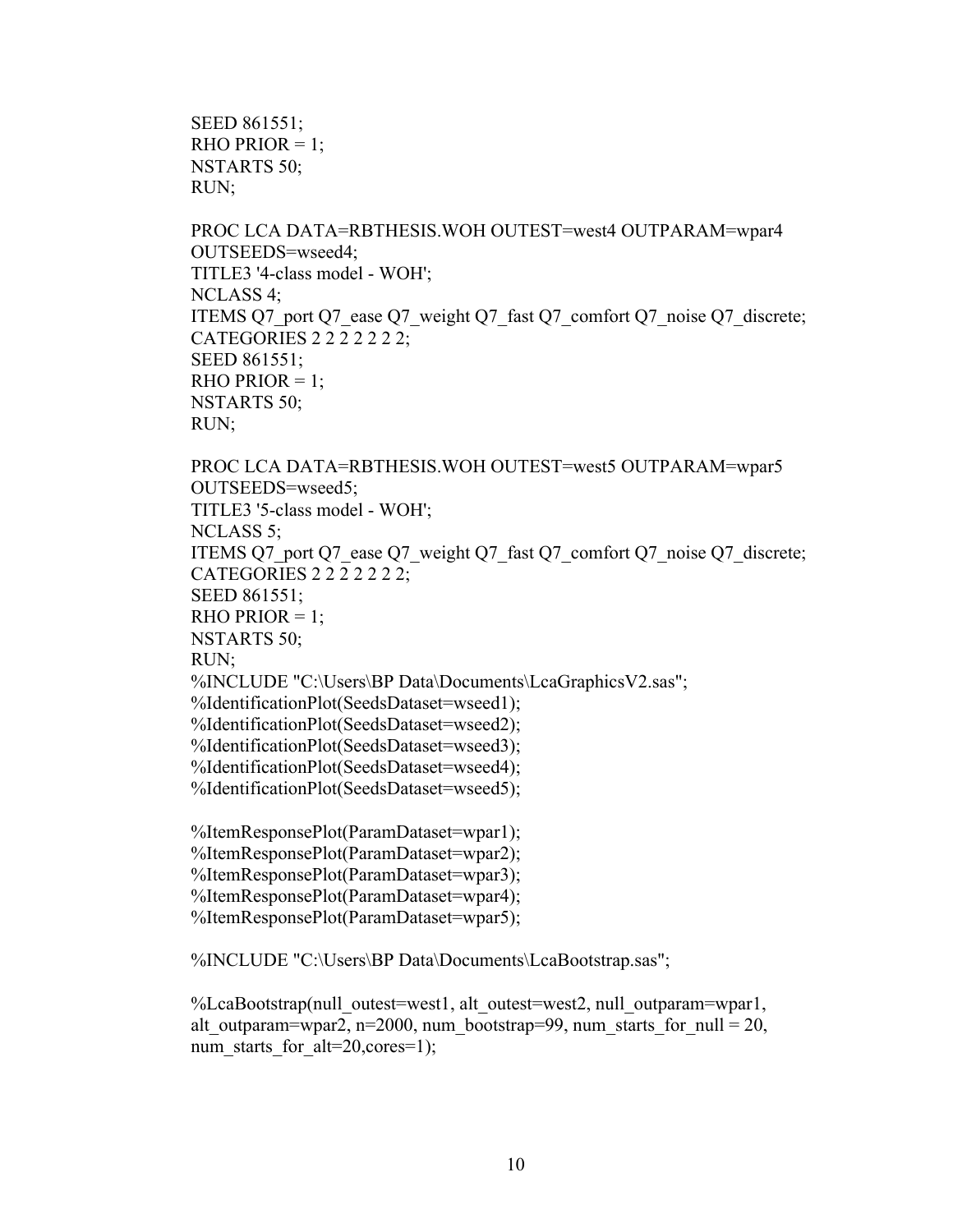%LcaBootstrap(null\_outest=west2, alt\_outest=west3, null\_outparam=wpar2, alt outparam=wpar3, n=2000, num\_bootstrap=99, num\_starts\_for\_null = 20, num\_starts\_for\_alt=20,cores=1);

%LcaBootstrap(null\_outest=west3, alt\_outest=west4, null\_outparam=wpar3, alt outparam=wpar4, n=2000, num\_bootstrap=99, num\_starts\_for\_null = 20, num\_starts\_for\_alt=20,cores=1);

%LcaBootstrap(null\_outest=west4, alt\_outest=west5, null\_outparam=wpar4, alt outparam=wpar5, n=2000, num\_bootstrap=99, num\_starts\_for\_null = 20, num starts for  $alt=20, cores=1)$ ;

/\*---Covariates---\*/

PROC LCA DATA=RBTHESIS.WOH OUTEST=west2 OUTPARAM=wpar2 OUTSEEDS=wseed2 OUTSTDERR=wstd2; TITLE3 '2-class model - WOH - covariates, class 1 as ref'; NCLASS 2; ITEMS Q7\_port Q7\_ease Q7\_weight Q7\_fast Q7\_comfort Q7\_noise Q7\_discrete; CATEGORIES 2 2 2 2 2 2 2; COVARIATES Education Age\_Bucket BP\_Type; REFERENCE 1; SEED 861551; RHO PRIOR  $= 1$ ; \*BETA PRIOR = 1; NSTARTS 50; RUN; %OddsRatioPlot(ParamDataset=wpar2, StdErrDataset=wstd2); /\*---SEPARATE DATASETS - NWOH---\*/ PROC LCA DATA=RBTHESIS.NWOH OUTEST=nest1 OUTPARAM=npar1 OUTSEEDS=nseed1; TITLE3 '1-class model - NWOH'; NCLASS 1; ITEMS Q7\_port Q7\_ease Q7\_weight Q7\_fast Q7\_comfort Q7\_noise Q7\_discrete; CATEGORIES 2 2 2 2 2 2 2; SEED 861551; \*RHO PRIOR =  $1$ ; NSTARTS 50; RUN; PROC LCA DATA=RBTHESIS.NWOH OUTEST=nest2 OUTPARAM=npar2 OUTSEEDS=nseed2; TITLE3 '2-class model - NWOH'; NCLASS 2; ITEMS Q7\_port Q7\_ease Q7\_weight Q7\_fast Q7\_comfort Q7\_noise Q7\_discrete; CATEGORIES 2 2 2 2 2 2 2; SEED 861551; \*RHO PRIOR  $= 1$ ; NSTARTS 50;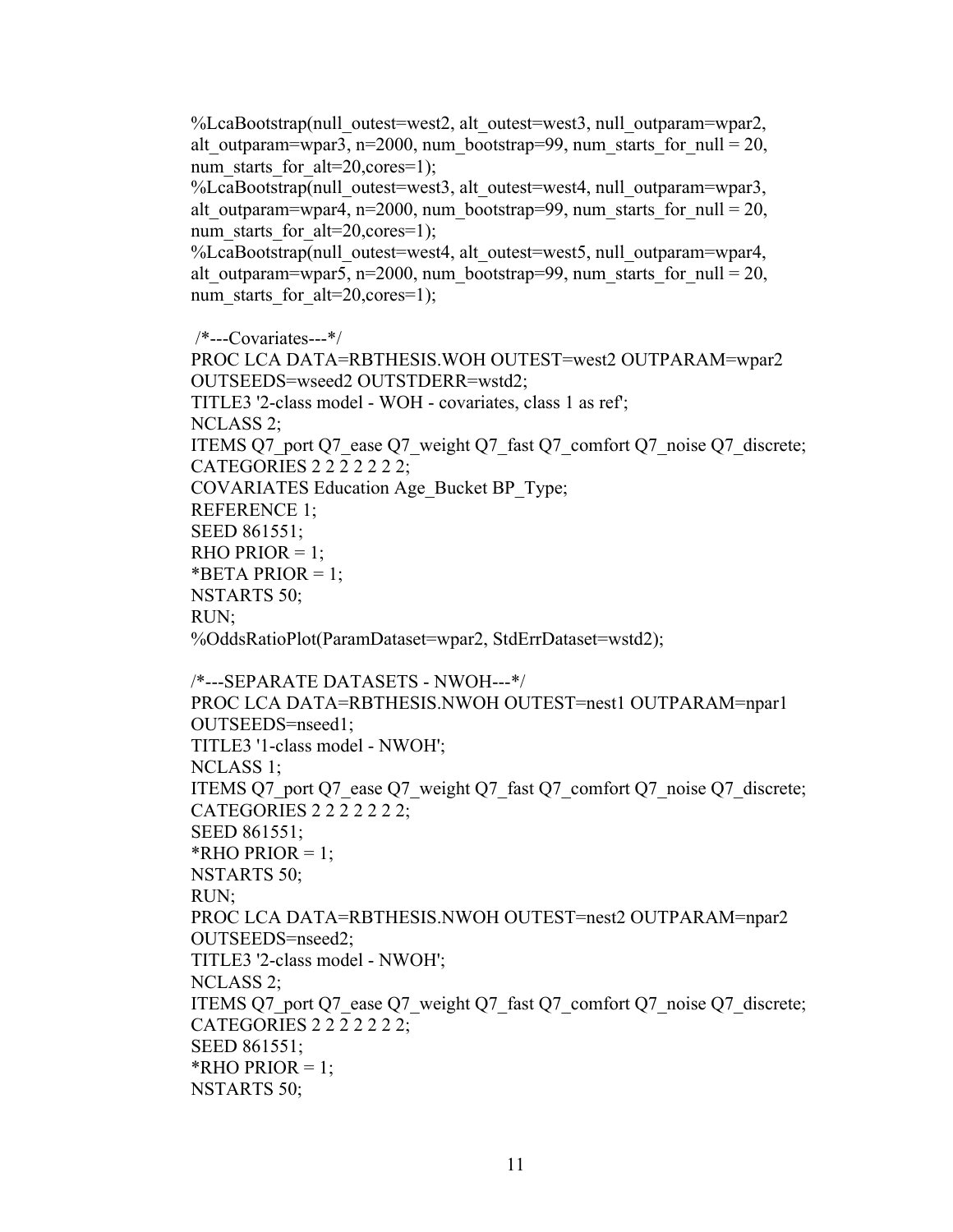RUN;

PROC LCA DATA=RBTHESIS.NWOH OUTEST=nest3 OUTPARAM=npar3 OUTSEEDS=nseed3; TITLE3 '3-class model - NWOH'; NCLASS 3; ITEMS Q7\_port Q7\_ease Q7\_weight Q7\_fast Q7\_comfort Q7\_noise Q7\_discrete; CATEGORIES 2 2 2 2 2 2 2; SEED 861551; RHO PRIOR  $= 1$ ; NSTARTS 50; RUN;

PROC LCA DATA=RBTHESIS.NWOH OUTEST=nest4 OUTPARAM=npar4 OUTSEEDS=nseed4; TITLE3 '4-class model - NWOH'; NCLASS 4; ITEMS Q7\_port Q7\_ease Q7\_weight Q7\_fast Q7\_comfort Q7\_noise Q7\_discrete; CATEGORIES 2 2 2 2 2 2 2; SEED 861551; RHO PRIOR  $= 1$ ; NSTARTS 50; RUN;

PROC LCA DATA=RBTHESIS.NWOH OUTEST=nest5 OUTPARAM=npar5 OUTSEEDS=nseed5; TITLE3 '5-class model - NWOH'; NCLASS 5; ITEMS Q7\_port Q7\_ease Q7\_weight Q7\_fast Q7\_comfort Q7\_noise Q7\_discrete; CATEGORIES 2 2 2 2 2 2 2; SEED 861551; RHO PRIOR  $= 1$ ; NSTARTS 50; RUN; %INCLUDE "C:\Users\BP Data\Documents\LcaGraphicsV2.sas"; %IdentificationPlot(SeedsDataset=nseed1); %IdentificationPlot(SeedsDataset=nseed2); %IdentificationPlot(SeedsDataset=nseed3); %IdentificationPlot(SeedsDataset=nseed4); %IdentificationPlot(SeedsDataset=nseed5); %ItemResponsePlot(ParamDataset=npar1); %ItemResponsePlot(ParamDataset=npar2); %ItemResponsePlot(ParamDataset=npar3); %ItemResponsePlot(ParamDataset=npar4); %ItemResponsePlot(ParamDataset=npar5);